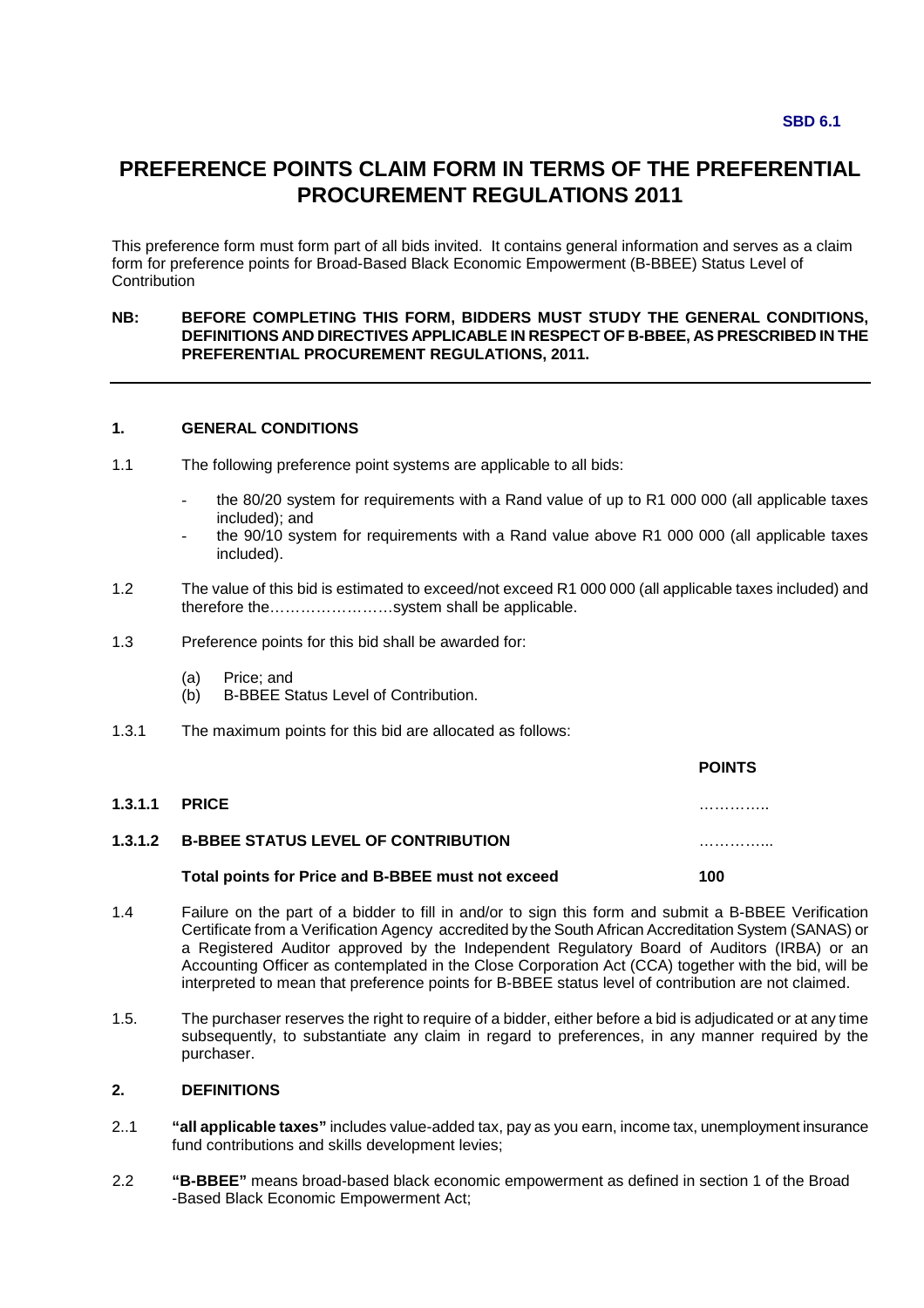- 2.3 "**B-BBEE status level of contributor"** means the B-BBEE status received by a measured entity based on its overall performance using the relevant scorecard contained in the Codes of Good Practice on Black Economic Empowerment, issued in terms of section 9(1) of the Broad-Based Black Economic Empowerment Act;
- 2.4 **"bid"** means a written offer in a prescribed or stipulated form in response to an invitation by an organ of state for the provision of services, works or goods, through price quotations, advertised competitive bidding processes or proposals;
- 2.5 **"Broad-Based Black Economic Empowerment Act"** means the Broad-Based Black Economic Empowerment Act, 2003 (Act No. 53 of 2003);
- 2.6 **"comparative price"** means the price after the factors of a non-firm price and all unconditional discounts that can be utilized have been taken into consideration;
- 2.7 **"consortium or joint venture"** means an association of persons for the purpose of combining their expertise, property, capital, efforts, skill and knowledge in an activity for the execution of a contract;
- 2.8 **"contract"** means the agreement that results from the acceptance of a bid by an organ of state;
- 2.9 **"EME"** means any enterprise with an annual total revenue of R5 million or less;
- 2.10 **"Firm price"** means the price that is only subject to adjustments in accordance with the actual increase or decrease resulting from the change, imposition, or abolition of customs or excise duty and any other duty, levy, or tax, which, in terms of the law or regulation, is binding on the contractor and demonstrably has an influence on the price of any supplies, or the rendering costs of any service, for the execution of the contract;
- 2.11 **"functionality"** means the measurement according to predetermined norms, as set out in the bid documents, of a service or commodity that is designed to be practical and useful, working or operating, taking into account, among other factors, the quality, reliability, viability and durability of a service and the technical capacity and ability of a bidder;
- 2.12 **"non-firm prices"** means all prices other than "firm" prices;
- 2.13 **"person"** includes a juristic person;
- 2.14 **"rand value"** means the total estimated value of a contract in South African currency, calculated at the time of bid invitations, and includes all applicable taxes and excise duties;
- 2.15 **"sub-contract"** means the primary contractor's assigning, leasing, making out work to, or employing, another person to support such primary contractor in the execution of part of a project in terms of the contract;
- 2.16 **"total revenue"** bears the same meaning assigned to this expression in the Codes of Good Practice on Black Economic Empowerment, issued in terms of section 9(1) of the Broad-Based Black Economic Empowerment Act and promulgated in the Government Gazette on 9 February 2007;
- 2.17 **"trust"** means the arrangement through which the property of one person is made over or bequeathed to a trustee to administer such property for the benefit of another person; and
- 2.18 **"trustee"** means any person, including the founder of a trust, to whom property is bequeathed in order for such property to be administered for the benefit of another person.

## **3. ADJUDICATION USING A POINT SYSTEM**

- 3.1 The bidder obtaining the highest number of total points will be awarded the contract.
- 3.2 Preference points shall be calculated after prices have been brought to a comparative basis taking into account all factors of non-firm prices and all unconditional discounts;.
- 3.3 Points scored must be rounded off to the nearest 2 decimal places.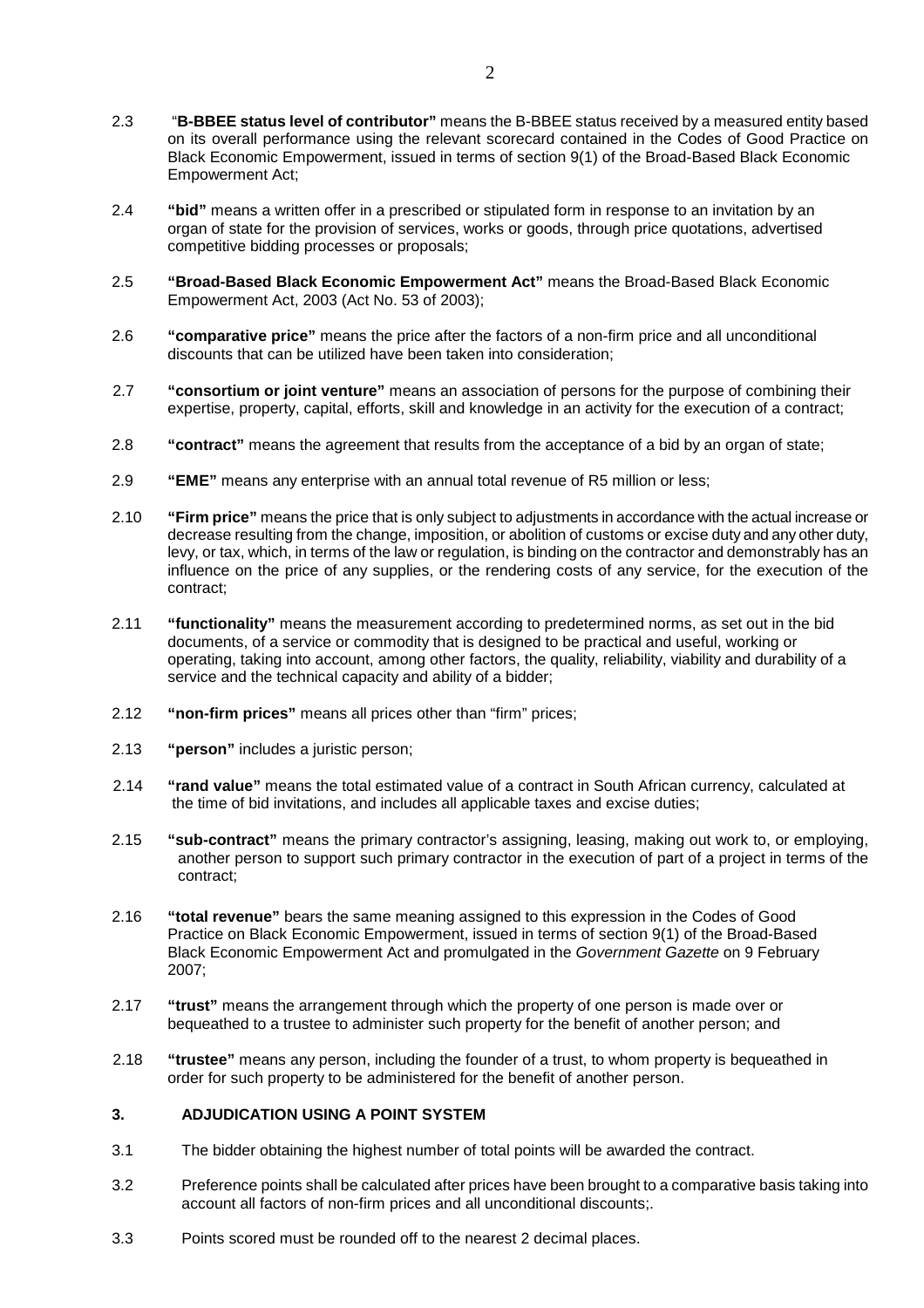- 3.4 In the event that two or more bids have scored equal total points, the successful bid must be the one scoring the highest number of preference points for B-BBEE.
- 3.5 However, when functionality is part of the evaluation process and two or more bids have scored equal points including equal preference points for B-BBEE, the successful bid must be the one scoring the highest score for functionality.
- 3.6 Should two or more bids be equal in all respects, the award shall be decided by the drawing of lots.

#### **4. POINTS AWARDED FOR PRICE**

#### **4.1 THE 80/20 OR 90/10 PREFERENCE POINT SYSTEMS**

A maximum of 80 or 90 points is allocated for price on the following basis:

**80/20** or 90/10

$$
Ps = 80 \left( 1 - \frac{Pt - P \min}{P \min} \right) \qquad \text{or} \qquad Ps = 90 \left( 1 - \frac{Pt - P \min}{P \min} \right)
$$

**Where** 

Ps = Points scored for comparative price of bid under consideration

 $Pt =$  Comparative price of bid under consideration

Pmin = Comparative price of lowest acceptable bid

#### **5. Points awarded for B-BBEE Status Level of Contribution**

5.1 In terms of Regulation 5 (2) and 6 (2) of the Preferential Procurement Regulations, preference points must be awarded to a bidder for attaining the B-BBEE status level of contribution in accordance with the table below:

| <b>B-BBEE Status Level of</b><br><b>Contributor</b> | <b>Number of points</b><br>(90/10 system) | <b>Number of points</b><br>(80/20 system) |
|-----------------------------------------------------|-------------------------------------------|-------------------------------------------|
| 1                                                   | 10                                        | 20                                        |
| $\overline{2}$                                      | 9                                         | 18                                        |
| 3                                                   | 8                                         | 16                                        |
| 4                                                   | 5                                         | 12                                        |
| 5                                                   | 4                                         | 8                                         |
| 6                                                   | 3                                         | 6                                         |
| 7                                                   | $\overline{2}$                            | 4                                         |
| 8                                                   | 1                                         | $\overline{2}$                            |
| Non-compliant contributor                           | 0                                         | 0                                         |

5.2 Bidders who qualify as EMEs in terms of the B-BBEE Act must submit a certificate issued by an Accounting Officer as contemplated in the CCA or a Verification Agency accredited by SANAS or a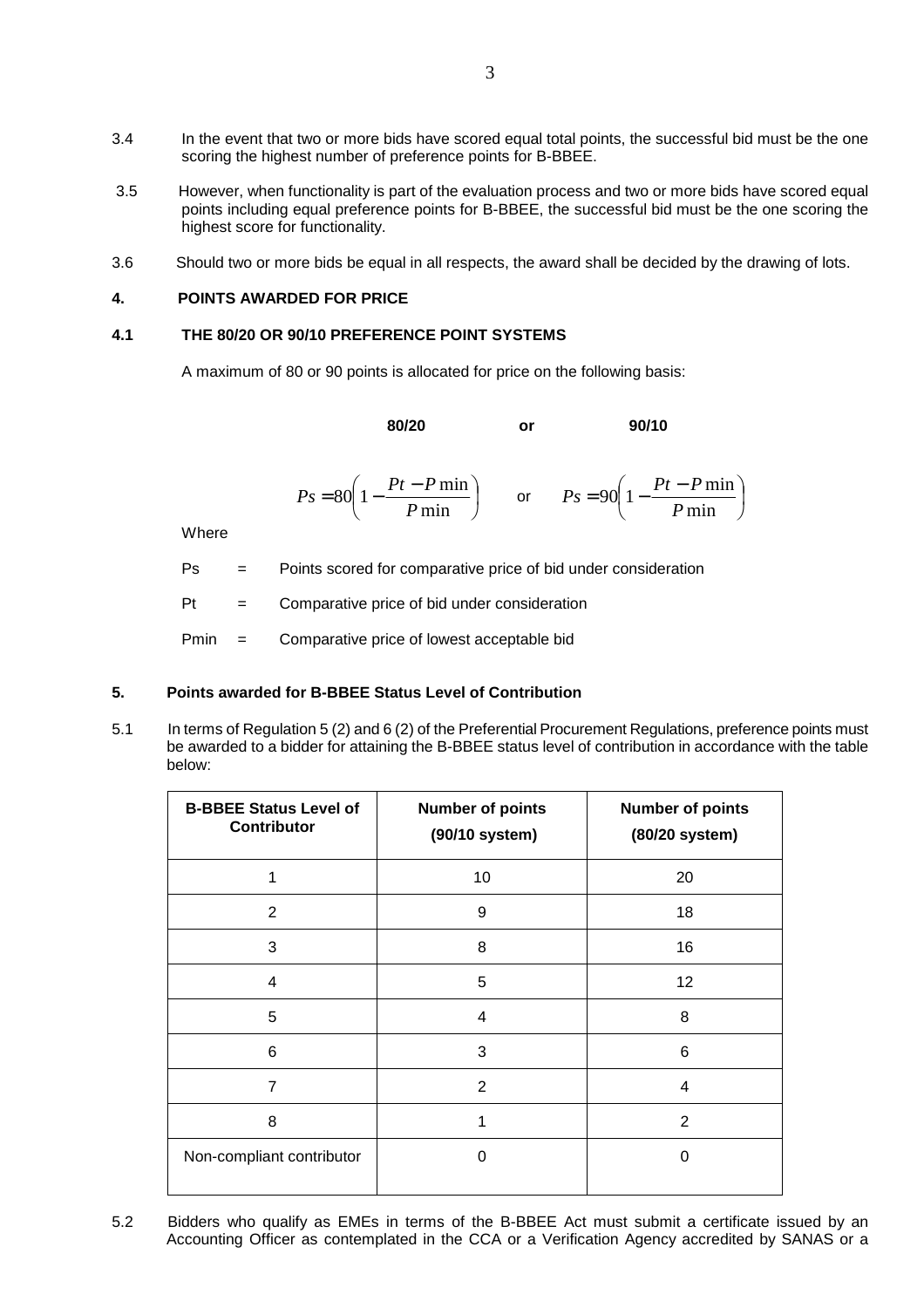- 5.3 Bidders other than EMEs must submit their original and valid B-BBEE status level verification certificate or a certified copy thereof, substantiating their B-BBEE rating issued by a Registered Auditor approved by IRBA or a Verification Agency accredited by SANAS.
- 5.4 A trust, consortium or joint venture, will qualify for points for their B-BBEE status level as a legal entity, provided that the entity submits their B-BBEE status level certificate.
- 5.5 A trust, consortium or joint venture will qualify for points for their B-BBEE status level as an unincorporated entity, provided that the entity submits their consolidated B-BBEE scorecard as if they were a group structure and that such a consolidated B-BBEE scorecard is prepared for every separate bid.
- 5.6 Tertiary institutions and public entities will be required to submit their B-BBEE status level certificates in terms of the specialized scorecard contained in the B-BBEE Codes of Good Practice.
- 5.7 A person will not be awarded points for B-BBEE status level if it is indicated in the bid documents that such a bidder intends sub-contracting more than 25% of the value of the contract to any other enterprise that does not qualify for at least the points that such a bidder qualifies for, unless the intended sub contractor is an EME that has the capability and ability to execute the sub-contract.
- 5.8 A person awarded a contract may not sub-contract more than 25% of the value of the contract to any other enterprise that does not have an equal or higher B-BBEE status level than the person concerned, unless the contract is sub-contracted to an EME that has the capability and ability to execute the sub-contract.

## **6. BID DECLARATION**

6.1 Bidders who claim points in respect of B-BBEE Status Level of Contribution must complete the following:

## **7. B-BBEE STATUS LEVEL OF CONTRIBUTION CLAIMED IN TERMS OF PARAGRAPHS 1.3.1.2 AND 5.1**

7.1 B-BBEE Status Level of Contribution: …………. = ……………(maximum of 10 or 20 points)

(Points claimed in respect of paragraph 7.1 must be in accordance with the table reflected in paragraph 5.1 and must be substantiated by means of a B-BBEE certificate issued by a Verification Agency accredited by SANAS or a Registered Auditor approved by IRBA or an Accounting Officer as contemplated in the CCA).

## **8 SUB-CONTRACTING**

8.1 Will any portion of the contract be sub-contracted? YES / NO (delete which is not applicable) 8.1.1 If yes, indicate:

|       | what percentage of the contract will be subcontracted? |                                           |  |
|-------|--------------------------------------------------------|-------------------------------------------|--|
|       | the name of the sub-contractor?                        |                                           |  |
| (iii) | the B-BBEE status level of the sub-contractor?         |                                           |  |
| (iv)  | whether the sub-contractor is an EME?                  | YES / NO (delete which is not applicable) |  |

## **9 DECLARATION WITH REGARD TO COMPANY/FIRM**

9.1 Name of company/firm .............................................................................................. : 9.2 VAT registration number : ............................................................................................. 9.3 Company registration number ……………………………………………………………………. : 100 m 9.4 TYPE OF COMPANY/ FIRM

 Partnership/Joint Venture / Consortium One person business/sole propriety Close corporation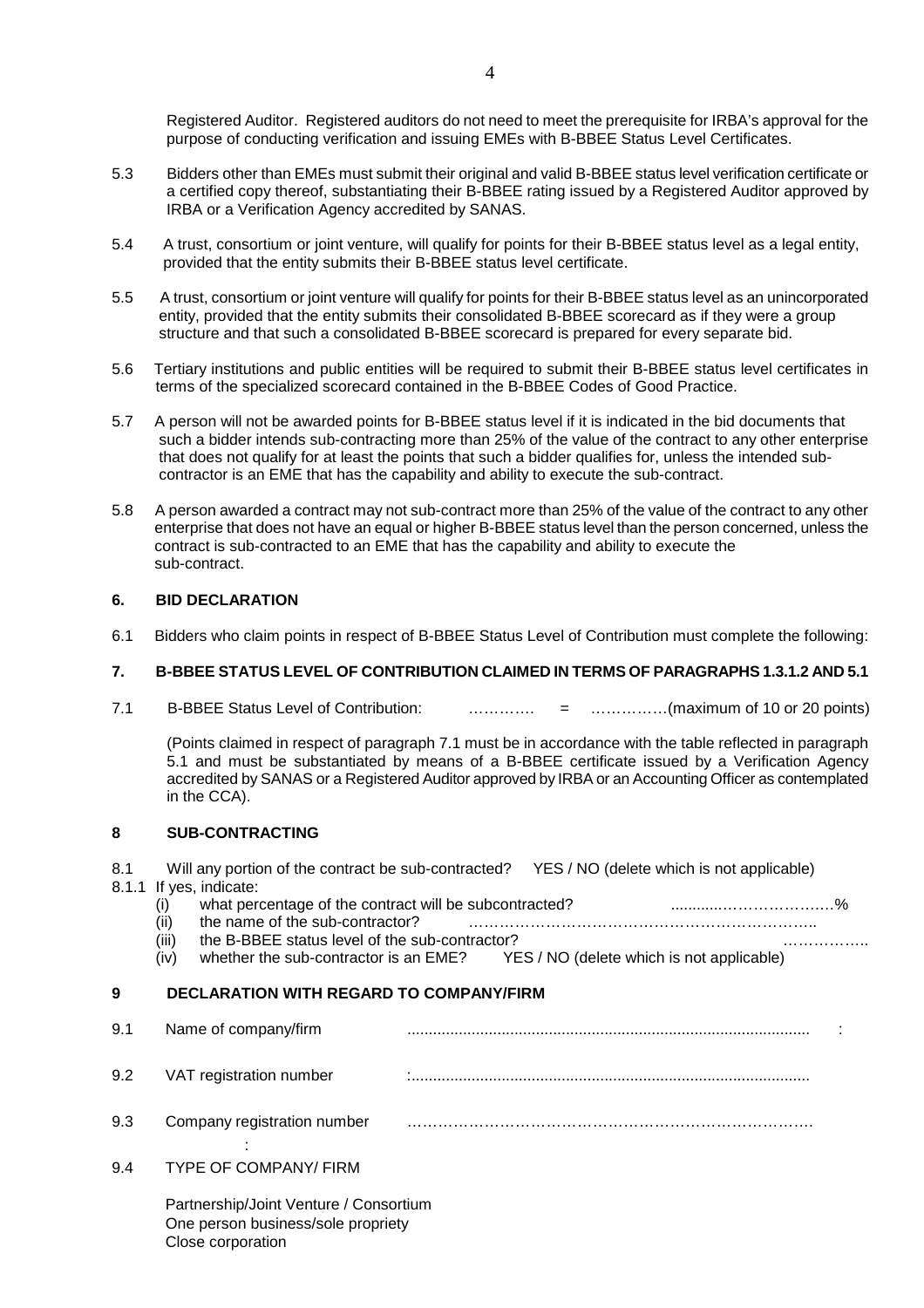Company (Pty) Limited [TICK APPLICABLE BOX]

## 9.5 DESCRIBE PRINCIPAL BUSINESS ACTIVITIES

………….. .................................................................................................................................................. ……………… ............................................................................................................................................. …………….. ..............................................................................................................................................

#### 9.6 COMPANY CLASSIFICATION

 Manufacturer **Supplier**  Professional service provider Other service providers e.g. transporter etc. [TICK APPLICABLE BOX]

- 9.7 Total number of years the company/firm has been in business? ……………………………………
- 9.8 I/we, the undersigned, who is / are duly authorised to do so on behalf of the company/firm, certify that the points claimed, based on the B-BBE status level of contribution indicated in paragraph 7 of the foregoing certificate, qualifies the company/ firm for the preference(s) shown and I / we acknowledge that:
	- (i) The information furnished is true and correct;
	- (ii) The preference points claimed are in accordance with the General Conditions as indicated in paragraph 1 of this form.
	- (iii) In the event of a contract being awarded as a result of points claimed as shown in paragraph 7, the contractor may be required to furnish documentary proof to the satisfaction of the purchaser that the claims are correct;
	- (iv) If the B-BBEE status level of contribution has been claimed or obtained on a fraudulent basis or any of the conditions of contract have not been fulfilled, the purchaser may, in addition to any other remedy it may have –
		- (a) disqualify the person from the bidding process;
		- (b) recover costs, losses or damages it has incurred or suffered as a result of that person's conduct;
		- (c) cancel the contract and claim any damages which it has suffered as a result of having to make less favourable arrangements due to such cancellation;
		- (d) restrict the bidder or contractor, its shareholders and directors, or only the shareholders and directors who acted on a fraudulent basis, from obtaining business from any organ of state for a period not exceeding 10 years, after the audi alteram partem (hear the other side) rule has been applied; and
		- (e) forward the matter for criminal prosecution